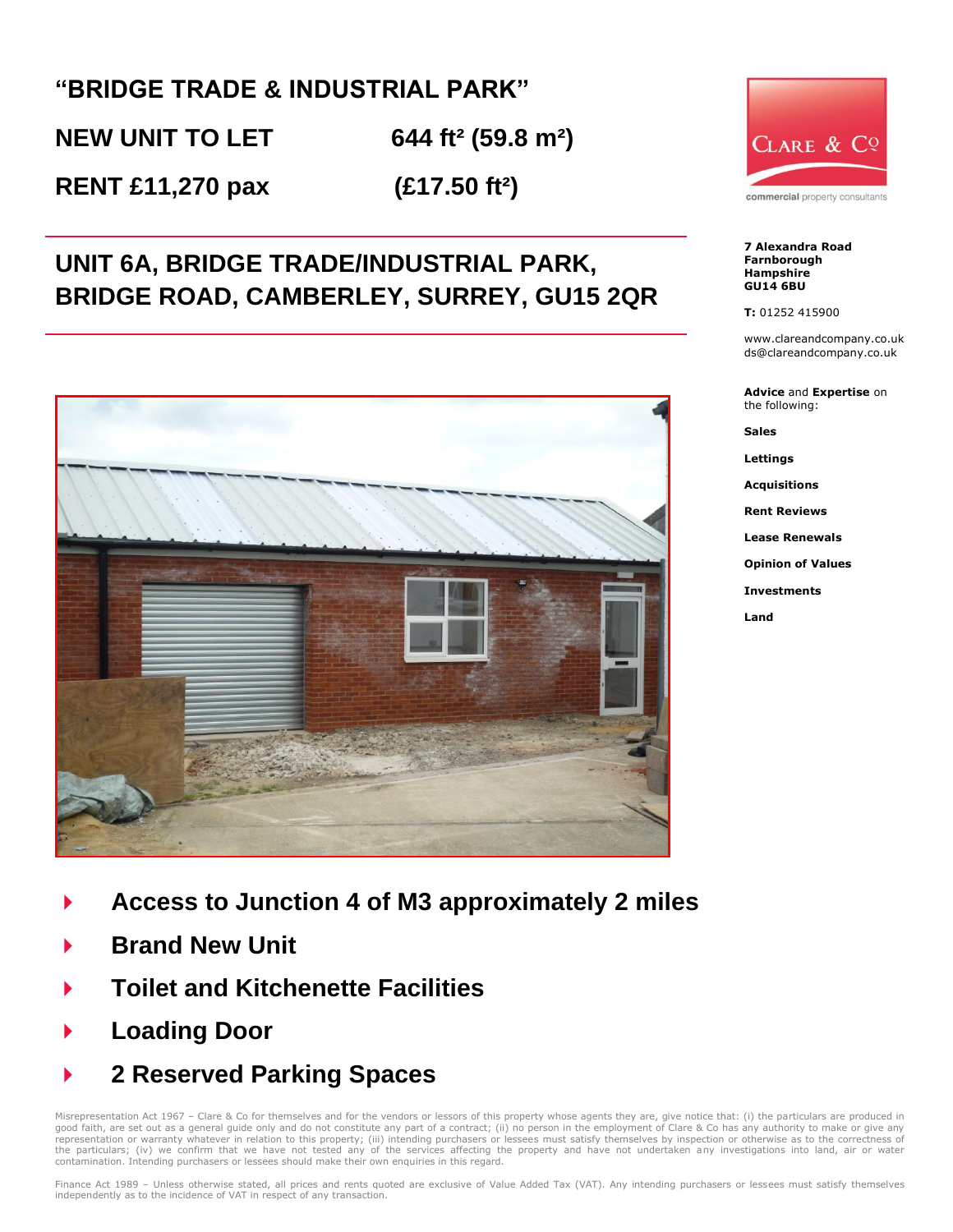

#### **LOCATION**

Bridge Road is situated off of the Frimley Road approximately half a mile

from the A30 London Road and a short drive from the A331 Blackwater Relief Road. There is ample local shopping within walking distance situated within the Frimley Road and a public car park that offers 2 hours free parking within easy walking distance.

## **DESCRIPTION**

Bridge Trade and Industrial Park is located off Bridge Road… The subject building is located to the rear of the estate, and consists of a single storey industrial/storage building with a pitched roof, loading doors, toilet and kitchenette facility and designated parking for 2 vehicles.

\*Please note that the property will be finished to the front externally with tarmac.

## **LEASE**

The unit is available on lease terms with length of lease by agreement. Please note that any lease granted will be excluded from the renewal and compensation provisions of the 1954 Landlord and Tenant Act.

## **RENT**

A rent of £11,270 pax (£17.50 ft²), exclusive of VAT and all other outgoings. The rent to be paid quarterly in advance by standing order. Please note that the rent is to be raised annually in line with the Retail Price Index.

## **RENT DEPOSIT**

A 3 month rent deposit to be held by the landlord put against satisfactory lease performance.

## **SERVICE CHARGE**

An annual service charge to be confirmed.

#### **UTILITIES DEPOSIT**

A utilities deposit of £500 plus VAT to be placed with the landlord.

## **BUILDINGS INSURANCE**

To be confirmed.

## **BUSINESS RATES**

To be assessed…. Although we do expect the assessment to be below the 100% small business rates relief scheme, however we advise interested parties to contact the Business Rates Department at Surrey Heath Borough Council on 01276 707100 for further information.